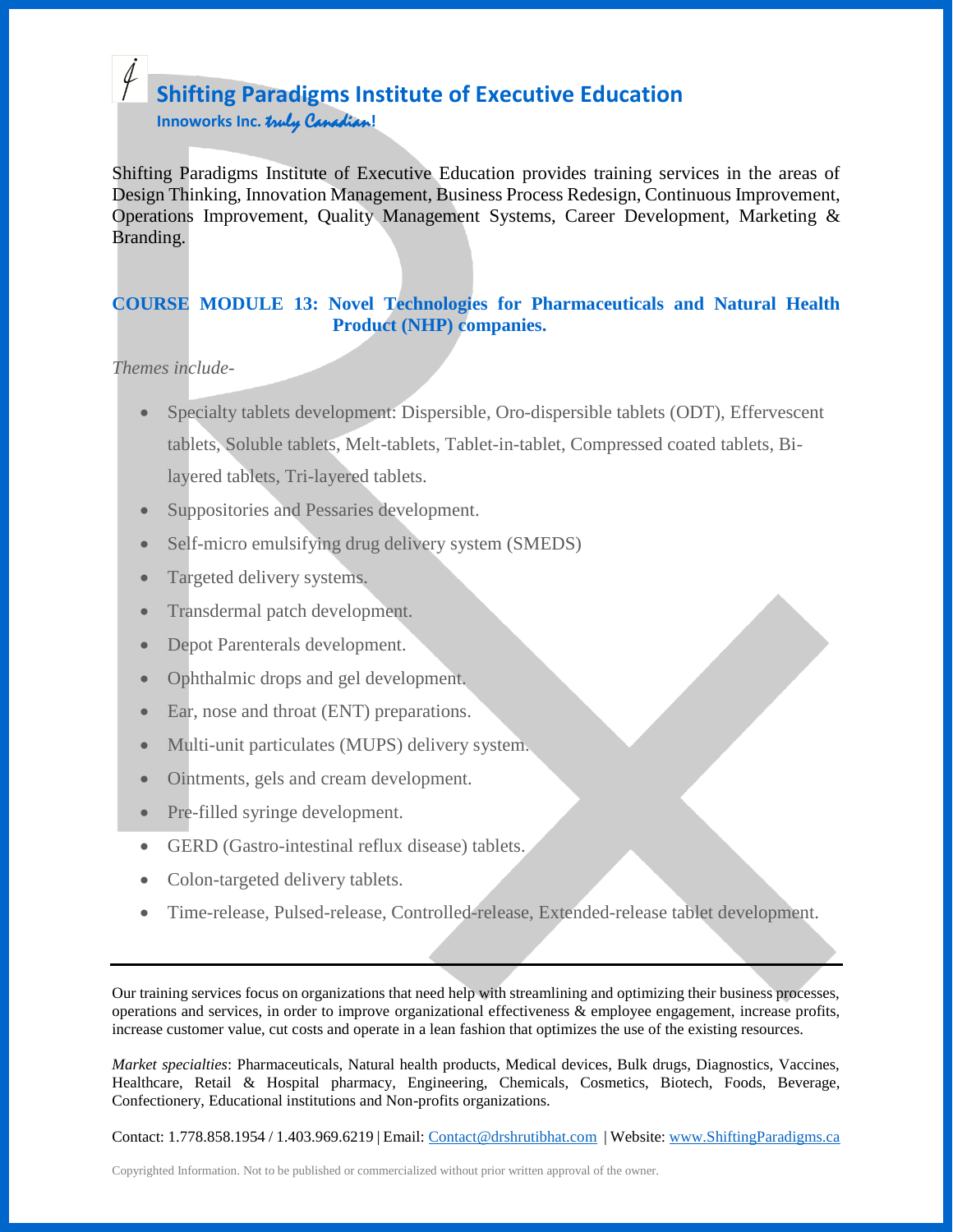# **Shifting Paradigms Institute of Executive Education Innoworks Inc.** truly Canadian**!**

- Capsule product development.
- Aerosols and Metered drug inhalation (MDI) product development.
- Inhalation Liquids development.
- Dry powder inhaler (DPI) capsule product development.
- Nano-tech based carrier-mediated drug delivery system.
- Complexation based drug delivery system using cyclodextrins, ion-exchange resins, liposomes, niosomes and re-sealed erythrocytes for drug targeting and minimizing adverse reactions.
- ICH Q 8, cGMP and Statistical data management for mistake-proof product development.
- Implementing Quality-by-Design (QbD) in Product Development.

#### **PROGRAM FEATURES**

- Course materials customized to specific organizational study groups.
- Case study summaries for extra reading.
- Assessment forms to improve participant's awareness.
- Action Plan to help track progress against goals.

## *Training is available as On-site, Email, Online, Webcast and Videos.*

*Our training workshops provide a powerful, elegantly simple framework with new tools and best-in-class industry practices for improving organizational performance and accelerating ROI.*

Our training services focus on organizations that need help with streamlining and optimizing their business processes, operations and services, in order to improve organizational effectiveness & employee engagement, increase profits, increase customer value, cut costs and operate in a lean fashion that optimizes the use of the existing resources.

*Market specialties*: Pharmaceuticals, Natural health products, Medical devices, Bulk drugs, Diagnostics, Vaccines, Healthcare, Retail & Hospital pharmacy, Engineering, Chemicals, Cosmetics, Biotech, Foods, Beverage, Confectionery, Educational institutions and Non-profits organizations.

Contact: 1.778.858.1954 / 1.403.969.6219 | Email: [Contact@drshrutibhat.com](mailto:Contact@drshrutibhat.com) | Website: [www.ShiftingParadigms.ca](http://www.shiftingparadigms.ca/)